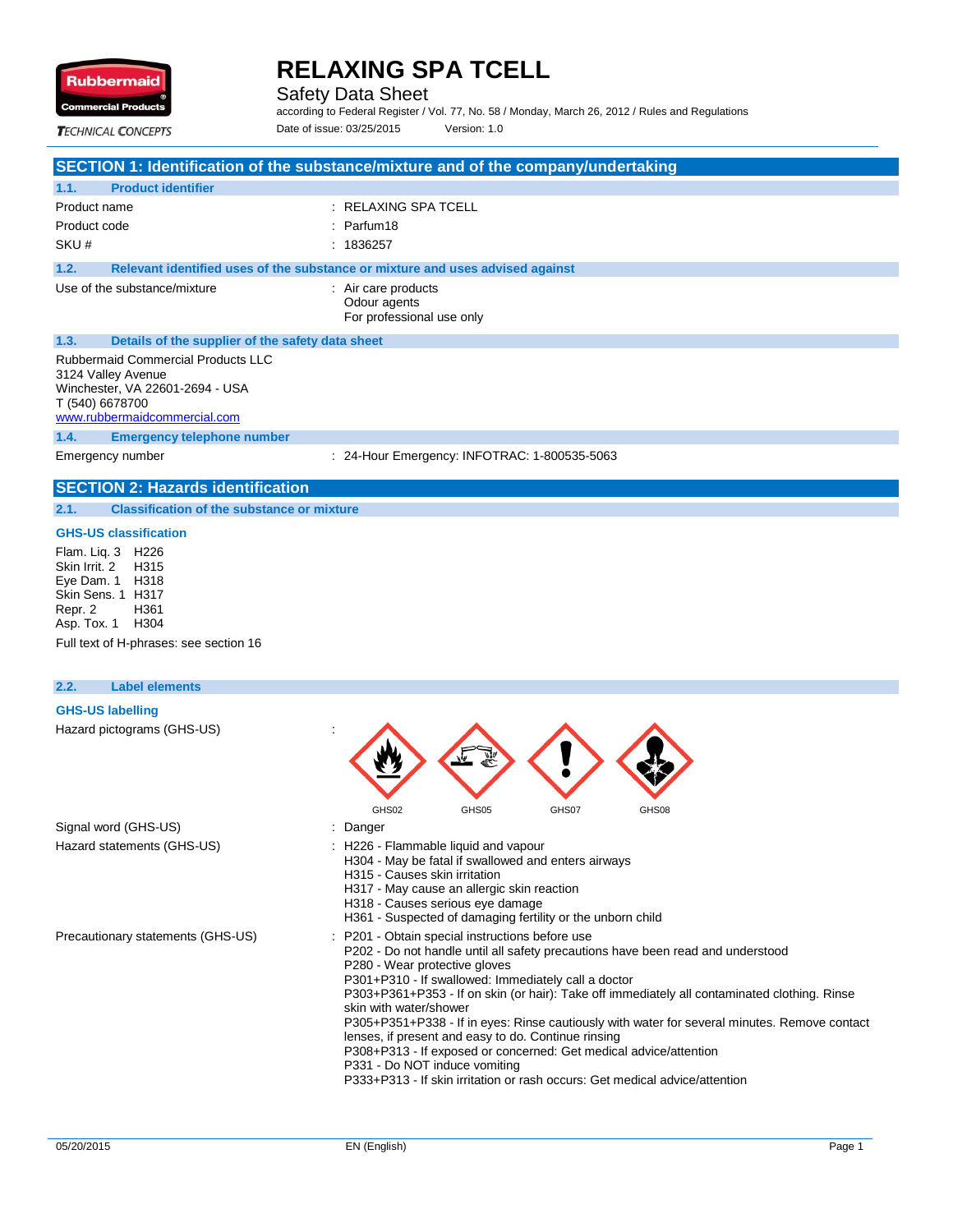#### Safety Data Sheet

according to Federal Register / Vol. 77, No. 58 / Monday, March 26, 2012 / Rules and Regulations

#### **2.3. Other hazards**

No additional information available

#### **2.4. Unknown acute toxicity (GHS US)**

Not applicable

### **SECTION 3: Composition/information on ingredients**

**3.1. Substance**

Not applicable

**3.2. Mixture**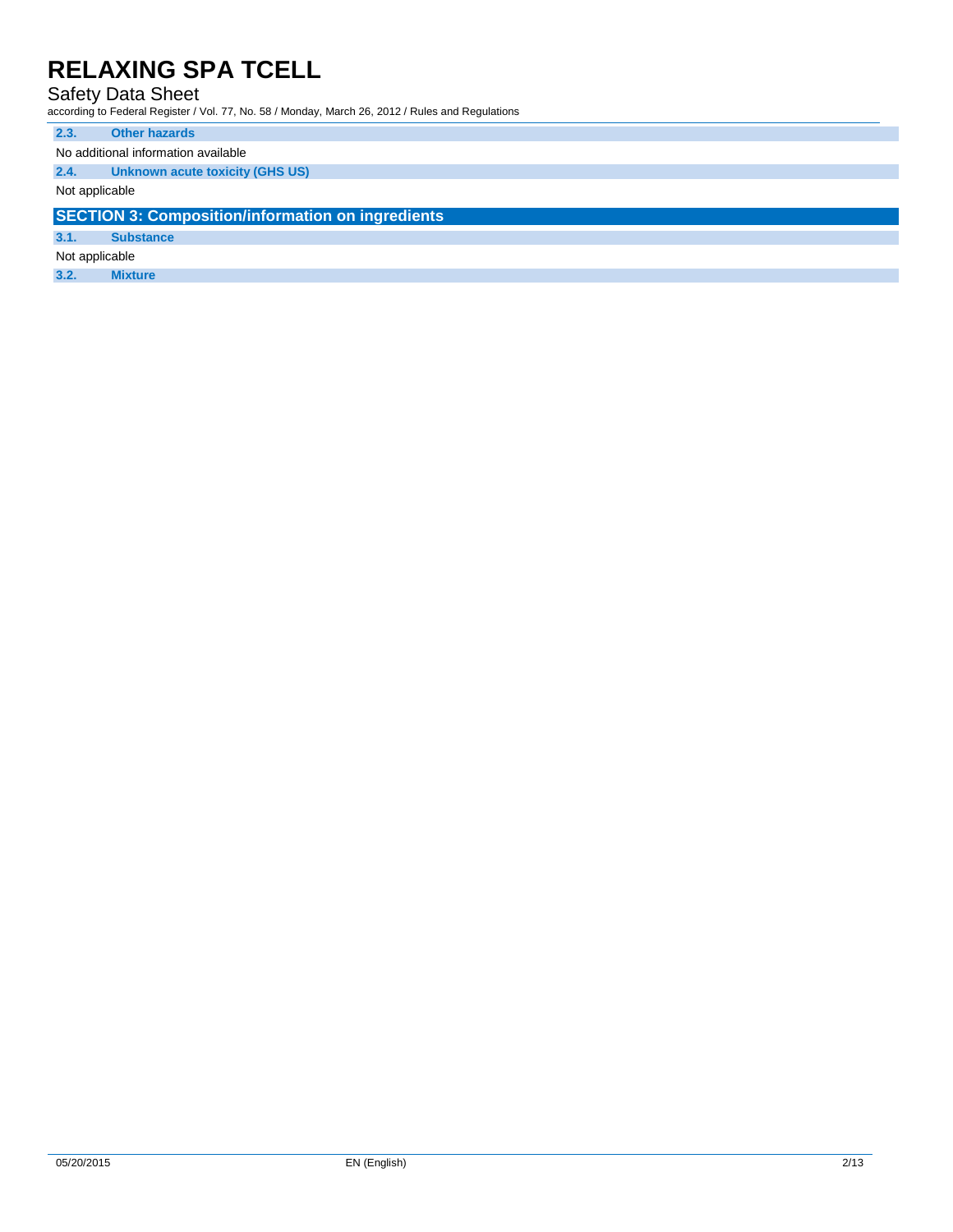#### Safety Data Sheet

according to Federal Register / Vol. 77, No. 58 / Monday, March 26, 2012 / Rules and Regulations

| <b>Name</b>                                                  | <b>Product identifier</b> | %         | <b>GHS-US classification</b>                                                                                                             |
|--------------------------------------------------------------|---------------------------|-----------|------------------------------------------------------------------------------------------------------------------------------------------|
| C9-12 ISO-ALKANES                                            | (CAS No) 90622-57-4       | $20 - 50$ | Asp. Tox. 1, H304<br>Flam. Liq. 3, H226                                                                                                  |
| 2,6-DIMETHYL-7-OCTEN-2-OL                                    | (CAS No) 18479-58-8       | $10 - 20$ | Eye Irrit. 2A, H319                                                                                                                      |
| 2-(4-tert-butylbenzyl)propionaldehyde (Lilial)               | (CAS No) 80-54-6          | $1 - 10$  | Acute Tox. 4 (Oral), H302                                                                                                                |
| <b>GERANIOL</b>                                              | (CAS No) 106-24-1         | $1 - 10$  | Skin Irrit. 2, H315<br>Eye Dam. 1, H318<br>Skin Sens. 1, H317                                                                            |
| <b>LIMONENE</b>                                              | (CAS No) 5989-27-5        | $1 - 10$  | Flam. Liq. 3, H226<br>Skin Irrit. 2, H315<br>Skin Sens. 1, H317<br>Asp. Tox. 1. H304<br>Aquatic Acute 1, H400<br>Aquatic Chronic 1, H410 |
| 3-Methyl-4-(2,6,6-trimethyl-2-cyclohexen-1-yl)-3-buten-2-one | (CAS No) 127-51-5         | $1 - 10$  | Skin Irrit. 2, H315<br>Eye Irrit. 2A, H319<br>Skin Sens. 1, H317<br>Aquatic Chronic 2, H411                                              |
| 2.4-DIMETHYL-3-CYCLOHEXENE CARBOXALDEHYDE                    | (CAS No) 68039-49-6       | $1 - 10$  | Skin Irrit. 2, H315<br>Eye Irrit. 2A, H319<br>Skin Sens. 1, H317<br>Aquatic Chronic 3, H412                                              |
| ALLYL CYCLOHEXYLOXYACETATE                                   | (CAS No) 68901-15-5       | $1 - 10$  | Acute Tox. 4 (Oral), H302                                                                                                                |
| METHOXYHYDRATROPALDEHYDE                                     | (CAS No) 5462-06-6        | $0,1 - 1$ | Skin Sens. 1, H317<br>Aquatic Chronic 3, H412                                                                                            |
| METHYL OCTINE CARBONATE                                      | (CAS No) 111-80-8         | $0,1 - 1$ | Acute Tox. 4 (Oral), H302<br>Skin Sens. 1, H317                                                                                          |
| ISOBUTENYL METHYLTETRAHYDROPYRAN                             | (CAS No) 16409-43-1       | $0,1 - 1$ | Skin Irrit. 2, H315<br>Eye Irrit. 2A, H319<br>Repr. 2, H361<br>Aquatic Chronic 3, H412                                                   |
| DELTA-DAMASCONE                                              | (CAS No) 57378-68-4       | $0,1 - 1$ | Skin Sens. 1, H317<br>Aquatic Acute 1, H400<br>Aquatic Chronic 1, H410                                                                   |
| <b>MYRCENE</b>                                               | (CAS No) 123-35-3         | < 0.1     | Flam. Liq. 3, H226<br>Skin Irrit. 2, H315<br>Eye Irrit. 2A, H319<br>Asp. Tox. 1, H304                                                    |
| <b>ALPHA CEDRENE</b>                                         | (CAS No) 469-61-4         | < 0.1     | Asp. Tox. 1, H304<br>Aquatic Acute 1, H400<br>Aquatic Chronic 1, H410                                                                    |
| <b>PINENES</b>                                               | (CAS No) 127-91-3         | < 0.1     | Skin Irrit. 2, H315<br>Skin Sens. 1, H317<br>Asp. Tox. 1, H304                                                                           |
| OCIMENE - MAINLY 3,7-DIMETHYLOCTA 1,3,6-TRIENE               | (CAS No) 13877-91-3       | < 0,1     | Asp. Tox. 1, H304                                                                                                                        |
| BETA-CARYOPHYLLENE                                           | (CAS No) 87-44-5          | < 0.1     | Asp. Tox. 1, H304                                                                                                                        |
| ALPHA-PINENES                                                | (CAS No) 80-56-8          | < 0.1     | Flam. Lig. 3, H226<br>Skin Irrit. 2. H315<br>Skin Sens. 1, H317<br>Asp. Tox. 1, H304                                                     |
| GAMMA-TERPINENE                                              | (CAS No) 99-85-4          | < 0,1     | Flam. Liq. 3, H226<br>Skin Irrit. 2, H315<br>Asp. Tox. 1, H304                                                                           |
| <b>TERPINOLENE</b>                                           | (CAS No) 586-62-9         | < 0,1     | Aquatic Chronic 2, H411<br>Asp. Tox. 1, H304                                                                                             |
| p-CYMENE                                                     | (CAS No) 99-87-6          | < 0,1     | Flam. Liq. 3, H226<br>Skin Irrit. 2, H315<br>Aquatic Chronic 2, H411<br>Asp. Tox. 1, H304                                                |

Full text of H-phrases: see section 16

| <b>SECTION 4: First aid measures</b>             |                                                                                                                                                                                                              |  |  |
|--------------------------------------------------|--------------------------------------------------------------------------------------------------------------------------------------------------------------------------------------------------------------|--|--|
| 4.1.<br><b>Description of first aid measures</b> |                                                                                                                                                                                                              |  |  |
| First-aid measures general                       | : Never give anything by mouth to an unconscious person. IF exposed or concerned: Get<br>medical advice/attention.                                                                                           |  |  |
| First-aid measures after inhalation              | : Remove victim to fresh air and keep at rest in a position comfortable for breathing. If you feel<br>unwell, seek medical advice.                                                                           |  |  |
| First-aid measures after skin contact            | : Wash with plenty of soap and water. Remove/Take off immediately all contaminated clothing.<br>Wash contaminated clothing before reuse. If skin irritation or rash occurs: Get medical<br>advice/attention. |  |  |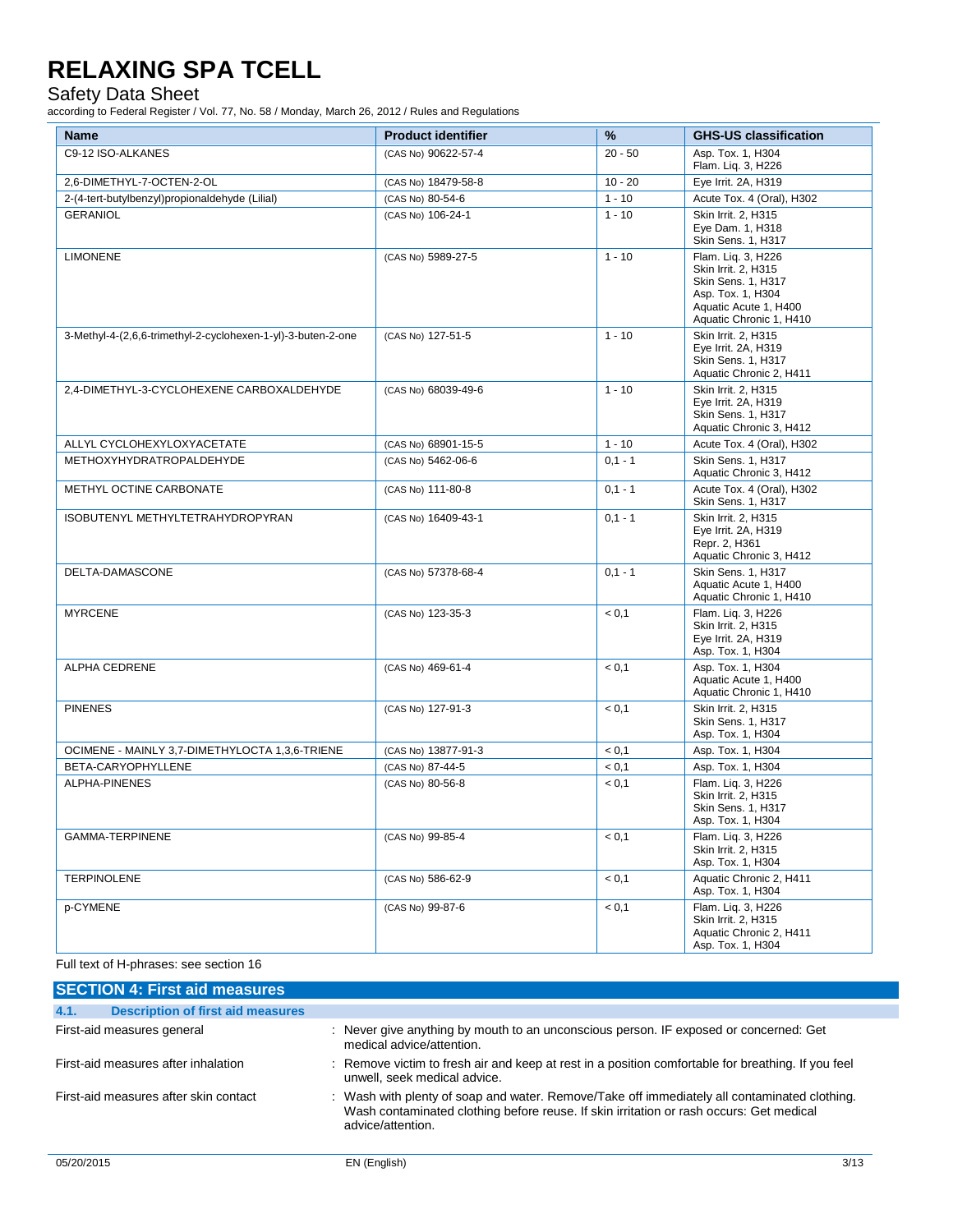| Safety Data Sheet<br>according to Federal Register / Vol. 77, No. 58 / Monday, March 26, 2012 / Rules and Regulations |                                                                                                                                                                                                           |
|-----------------------------------------------------------------------------------------------------------------------|-----------------------------------------------------------------------------------------------------------------------------------------------------------------------------------------------------------|
| First-aid measures after eye contact                                                                                  | : Rinse cautiously with water for several minutes. Remove contact lenses, if present and easy to                                                                                                          |
|                                                                                                                       | do. Continue rinsing. Immediately call a POISON CENTER or doctor/physician.                                                                                                                               |
| First-aid measures after ingestion                                                                                    | : Do NOT induce vomiting. Immediately call a POISON CENTER or doctor/physician.                                                                                                                           |
| 4.2.<br>Most important symptoms and effects, both acute and delayed                                                   |                                                                                                                                                                                                           |
| Symptoms/injuries                                                                                                     | Suspected of damaging fertility or the unborn child.                                                                                                                                                      |
| Symptoms/injuries after skin contact                                                                                  | Causes skin irritation. May cause an allergic skin reaction.                                                                                                                                              |
| Symptoms/injuries after eye contact                                                                                   | : Causes serious eye damage.                                                                                                                                                                              |
| Symptoms/injuries after ingestion                                                                                     | : May be fatal if swallowed and enters airways.                                                                                                                                                           |
| 4.3.                                                                                                                  | Indication of any immediate medical attention and special treatment needed                                                                                                                                |
| No additional information available                                                                                   |                                                                                                                                                                                                           |
| <b>SECTION 5: Firefighting measures</b>                                                                               |                                                                                                                                                                                                           |
| <b>Extinguishing media</b><br>5.1.                                                                                    |                                                                                                                                                                                                           |
| Suitable extinguishing media                                                                                          | : Carbon dioxide. Dry powder. Foam.                                                                                                                                                                       |
| Unsuitable extinguishing media                                                                                        | : Do not use a heavy water stream.                                                                                                                                                                        |
| 5.2.<br>Special hazards arising from the substance or mixture                                                         |                                                                                                                                                                                                           |
| Fire hazard                                                                                                           | : Flammable liquid and vapour.                                                                                                                                                                            |
| Explosion hazard                                                                                                      | May form flammable/explosive vapour-air mixture.                                                                                                                                                          |
| Reactivity                                                                                                            | : Stable under normal conditions of use.                                                                                                                                                                  |
| 5.3.<br><b>Advice for firefighters</b>                                                                                |                                                                                                                                                                                                           |
| Firefighting instructions                                                                                             | : Exercise caution when fighting any chemical fire. Use water spray or fog for cooling exposed                                                                                                            |
|                                                                                                                       | containers. Prevent fire-fighting water from entering environment.                                                                                                                                        |
| Protection during firefighting                                                                                        | : Do not enter fire area without proper protective equipment, including respiratory protection.                                                                                                           |
| <b>SECTION 6: Accidental release measures</b>                                                                         |                                                                                                                                                                                                           |
| Personal precautions, protective equipment and emergency procedures<br>6.1.                                           |                                                                                                                                                                                                           |
| General measures                                                                                                      | : Remove ignition sources. Use special care to avoid static electric charges. No open flames. No<br>smoking.                                                                                              |
| 6.1.1.<br>For non-emergency personnel                                                                                 |                                                                                                                                                                                                           |
| Emergency procedures                                                                                                  | : Evacuate unnecessary personnel.                                                                                                                                                                         |
| 6.1.2.                                                                                                                |                                                                                                                                                                                                           |
| For emergency responders                                                                                              | Equip cleanup crew with proper protection.                                                                                                                                                                |
| Protective equipment                                                                                                  | : Ventilate area.                                                                                                                                                                                         |
| Emergency procedures                                                                                                  |                                                                                                                                                                                                           |
| 6.2.<br><b>Environmental precautions</b>                                                                              |                                                                                                                                                                                                           |
|                                                                                                                       | Prevent entry to sewers and public waters. Notify authorities if liquid enters sewers or public waters. Avoid release to the environment.                                                                 |
| 6.3.<br>Methods and material for containment and cleaning up                                                          |                                                                                                                                                                                                           |
| Methods for cleaning up                                                                                               | : Soak up spills with inert solids, such as clay or diatomaceous earth as soon as possible. Store<br>away from other materials.                                                                           |
| 6.4.<br><b>Reference to other sections</b>                                                                            |                                                                                                                                                                                                           |
| See Heading 8. Exposure controls and personal protection.                                                             |                                                                                                                                                                                                           |
| <b>SECTION 7: Handling and storage</b>                                                                                |                                                                                                                                                                                                           |
| <b>Precautions for safe handling</b><br>7.1.                                                                          |                                                                                                                                                                                                           |
| Additional hazards when processed                                                                                     | Handle empty containers with care because residual vapours are flammable.                                                                                                                                 |
| Precautions for safe handling                                                                                         | Keep away from sources of ignition - No smoking. Provide good ventilation in process area to<br>prevent formation of vapour. Do not handle until all safety precautions have been read and<br>understood. |
| Hygiene measures                                                                                                      | : Wash hands and other exposed areas with mild soap and water before eating, drinking or<br>smoking and when leaving work. Wash contaminated clothing before reuse.                                       |
| Conditions for safe storage, including any incompatibilities<br>7.2.                                                  |                                                                                                                                                                                                           |
| Technical measures                                                                                                    | : Comply with applicable regulations.                                                                                                                                                                     |
| Storage conditions                                                                                                    | Keep only in the original container in a cool, well ventilated place away from : Heat sources.                                                                                                            |
| Incompatible products                                                                                                 | Strong bases. Strong acids.                                                                                                                                                                               |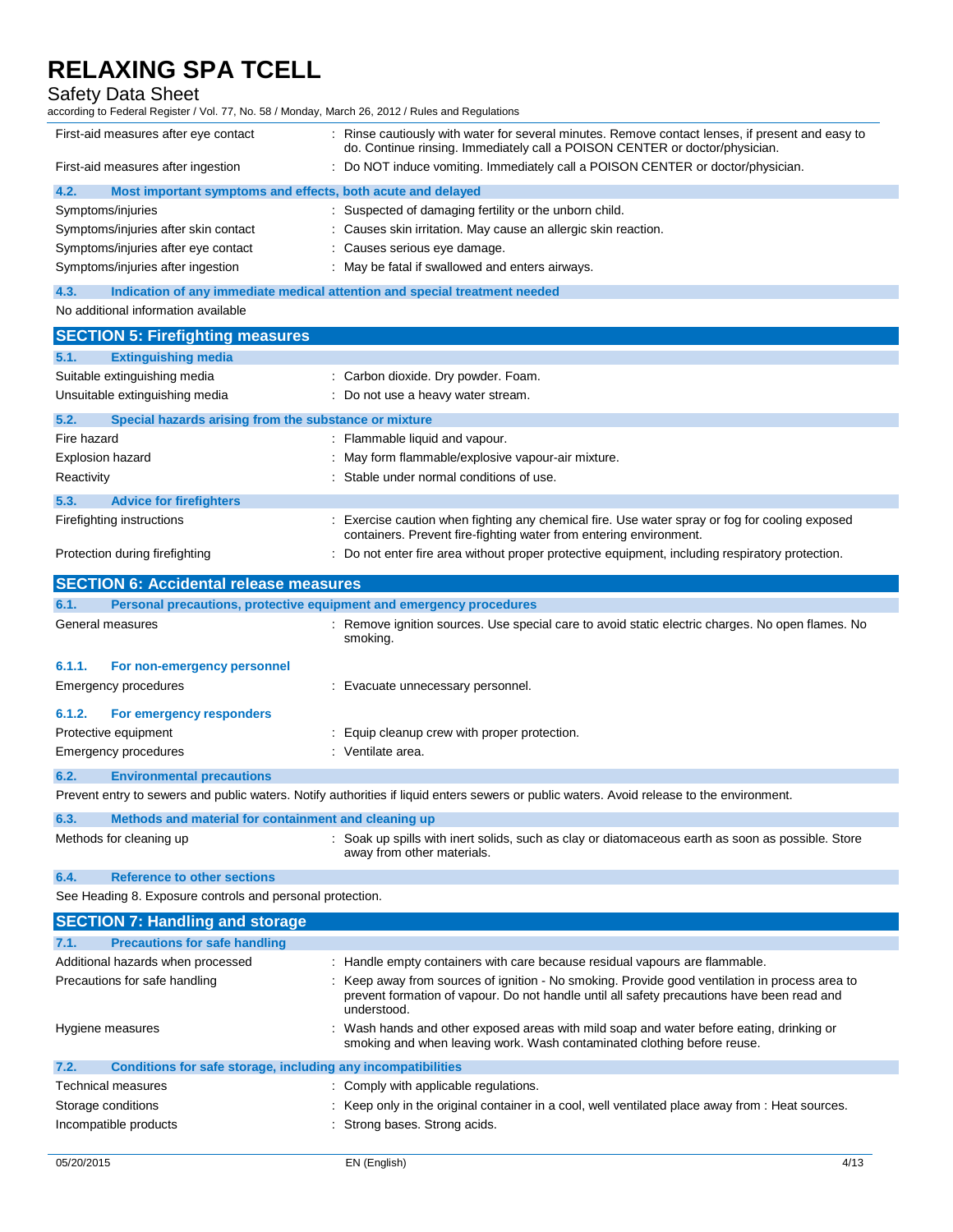Safety Data Sheet

according to Federal Register / Vol. 77, No. 58 / Monday, March 26, 2012 / Rules and Regulations

| Incompatible materials                                    | : Sources of ignition. Direct sunlight.                                 |  |  |
|-----------------------------------------------------------|-------------------------------------------------------------------------|--|--|
| <b>Specific end use(s)</b><br>7.3.                        |                                                                         |  |  |
| No additional information available                       |                                                                         |  |  |
| <b>SECTION 8: Exposure controls/personal protection</b>   |                                                                         |  |  |
| <b>Control parameters</b><br>8.1.                         |                                                                         |  |  |
| <b>RELAXING SPA TCELL</b>                                 |                                                                         |  |  |
| <b>ACGIH</b>                                              | Not applicable                                                          |  |  |
| <b>OSHA</b>                                               | Not applicable                                                          |  |  |
| 2,6-DIMETHYL-7-OCTEN-2-OL (18479-58-8)                    |                                                                         |  |  |
| <b>ACGIH</b>                                              | Not applicable                                                          |  |  |
| <b>OSHA</b>                                               | Not applicable                                                          |  |  |
| 2-(4-tert-butylbenzyl)propionaldehyde (Lilial) (80-54-6)  |                                                                         |  |  |
| <b>ACGIH</b>                                              | Not applicable                                                          |  |  |
| <b>OSHA</b>                                               | Not applicable                                                          |  |  |
| <b>GERANIOL (106-24-1)</b>                                |                                                                         |  |  |
| <b>ACGIH</b>                                              | Not applicable                                                          |  |  |
| <b>OSHA</b>                                               | Not applicable                                                          |  |  |
| <b>LIMONENE (5989-27-5)</b>                               |                                                                         |  |  |
| <b>ACGIH</b>                                              | Not applicable                                                          |  |  |
| <b>OSHA</b>                                               | Not applicable                                                          |  |  |
|                                                           | 3-Methyl-4-(2,6,6-trimethyl-2-cyclohexen-1-yl)-3-buten-2-one (127-51-5) |  |  |
| <b>ACGIH</b>                                              | Not applicable                                                          |  |  |
| <b>OSHA</b>                                               | Not applicable                                                          |  |  |
|                                                           | 2,4-DIMETHYL-3-CYCLOHEXENE CARBOXALDEHYDE (68039-49-6)                  |  |  |
| <b>ACGIH</b>                                              | Not applicable                                                          |  |  |
| <b>OSHA</b>                                               | Not applicable                                                          |  |  |
| ALLYL CYCLOHEXYLOXYACETATE (68901-15-5)                   |                                                                         |  |  |
| <b>ACGIH</b>                                              | Not applicable                                                          |  |  |
| <b>OSHA</b>                                               | Not applicable                                                          |  |  |
| METHOXYHYDRATROPALDEHYDE (5462-06-6)                      |                                                                         |  |  |
| <b>ACGIH</b>                                              | Not applicable                                                          |  |  |
| <b>OSHA</b>                                               | Not applicable                                                          |  |  |
|                                                           |                                                                         |  |  |
| <b>METHYL OCTINE CARBONATE (111-80-8)</b><br><b>ACGIH</b> | Not applicable                                                          |  |  |
| <b>OSHA</b>                                               | Not applicable                                                          |  |  |
|                                                           |                                                                         |  |  |
| DELTA-DAMASCONE (57378-68-4)                              |                                                                         |  |  |
| <b>ACGIH</b>                                              | Not applicable                                                          |  |  |
| <b>OSHA</b>                                               | Not applicable                                                          |  |  |
|                                                           | ISOBUTENYL METHYLTETRAHYDROPYRAN (16409-43-1)                           |  |  |
| <b>ACGIH</b>                                              | Not applicable                                                          |  |  |
| <b>OSHA</b>                                               | Not applicable                                                          |  |  |
| <b>MYRCENE (123-35-3)</b>                                 |                                                                         |  |  |
| <b>ACGIH</b>                                              | Not applicable                                                          |  |  |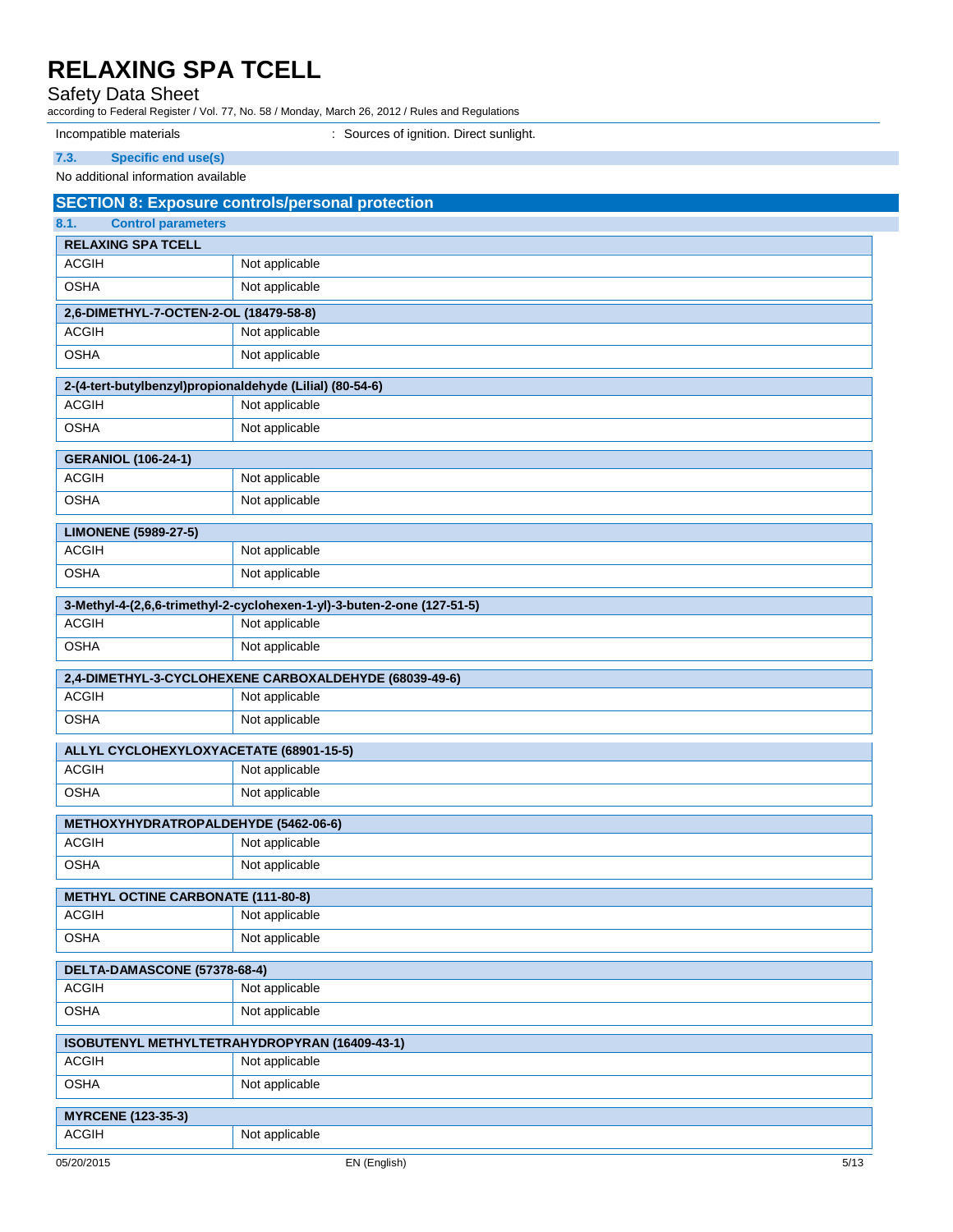#### Safety Data Sheet

according to Federal Register / Vol. 77, No. 58 / Monday, March 26, 2012 / Rules and Regulations

| <b>MYRCENE (123-35-3)</b>                          |                                                                                    |  |  |
|----------------------------------------------------|------------------------------------------------------------------------------------|--|--|
| <b>OSHA</b>                                        | Not applicable                                                                     |  |  |
| ALPHA CEDRENE (469-61-4)                           |                                                                                    |  |  |
| <b>ACGIH</b><br>Not applicable                     |                                                                                    |  |  |
| <b>OSHA</b>                                        | Not applicable                                                                     |  |  |
|                                                    |                                                                                    |  |  |
| <b>PINENES (127-91-3)</b>                          |                                                                                    |  |  |
| <b>ACGIH</b>                                       | Not applicable                                                                     |  |  |
| <b>OSHA</b>                                        | Not applicable                                                                     |  |  |
|                                                    | OCIMENE - MAINLY 3,7-DIMETHYLOCTA 1,3,6-TRIENE (13877-91-3)                        |  |  |
| <b>ACGIH</b>                                       | Not applicable                                                                     |  |  |
| <b>OSHA</b>                                        | Not applicable                                                                     |  |  |
|                                                    |                                                                                    |  |  |
| BETA-CARYOPHYLLENE (87-44-5)                       |                                                                                    |  |  |
| <b>ACGIH</b>                                       | Not applicable                                                                     |  |  |
| <b>OSHA</b>                                        | Not applicable                                                                     |  |  |
| ALPHA-PINENES (80-56-8)                            |                                                                                    |  |  |
| <b>ACGIH</b>                                       | Not applicable                                                                     |  |  |
| <b>OSHA</b>                                        | Not applicable                                                                     |  |  |
|                                                    |                                                                                    |  |  |
| GAMMA-TERPINENE (99-85-4)                          |                                                                                    |  |  |
| <b>ACGIH</b>                                       | Not applicable                                                                     |  |  |
| <b>OSHA</b>                                        | Not applicable                                                                     |  |  |
| p-CYMENE (99-87-6)                                 |                                                                                    |  |  |
| <b>ACGIH</b>                                       | Not applicable                                                                     |  |  |
| <b>OSHA</b>                                        | Not applicable                                                                     |  |  |
|                                                    |                                                                                    |  |  |
| TERPINOLENE (586-62-9)                             |                                                                                    |  |  |
| <b>ACGIH</b>                                       | Not applicable                                                                     |  |  |
| <b>OSHA</b>                                        | Not applicable                                                                     |  |  |
| C9-12 ISO-ALKANES (90622-57-4)                     |                                                                                    |  |  |
| <b>ACGIH</b>                                       | Not applicable                                                                     |  |  |
| <b>OSHA</b>                                        | Not applicable                                                                     |  |  |
|                                                    |                                                                                    |  |  |
| 8.2.<br><b>Exposure controls</b>                   |                                                                                    |  |  |
| Appropriate engineering controls                   | : Provide local exhaust or general room ventilation to minimize mist and/or vapour |  |  |
|                                                    | concentrations.                                                                    |  |  |
| Personal protective equipment                      | : Avoid all unnecessary exposure.                                                  |  |  |
| Hand protection                                    | : Wear protective gloves.                                                          |  |  |
| Eye protection                                     | None under normal use.                                                             |  |  |
| Respiratory protection                             | None under normal use.                                                             |  |  |
| Other information                                  | : Do not eat, drink or smoke during use.                                           |  |  |
|                                                    |                                                                                    |  |  |
| <b>SECTION 9: Physical and chemical properties</b> |                                                                                    |  |  |
| 9.1.                                               | Information on basic physical and chemical properties                              |  |  |
| Physical state                                     | : Liquid                                                                           |  |  |
| Appearance<br>Colour                               | : Clear Transparent Liquid.<br>: colourless to slightly yellow                     |  |  |
| Odour                                              | : characteristic                                                                   |  |  |
|                                                    |                                                                                    |  |  |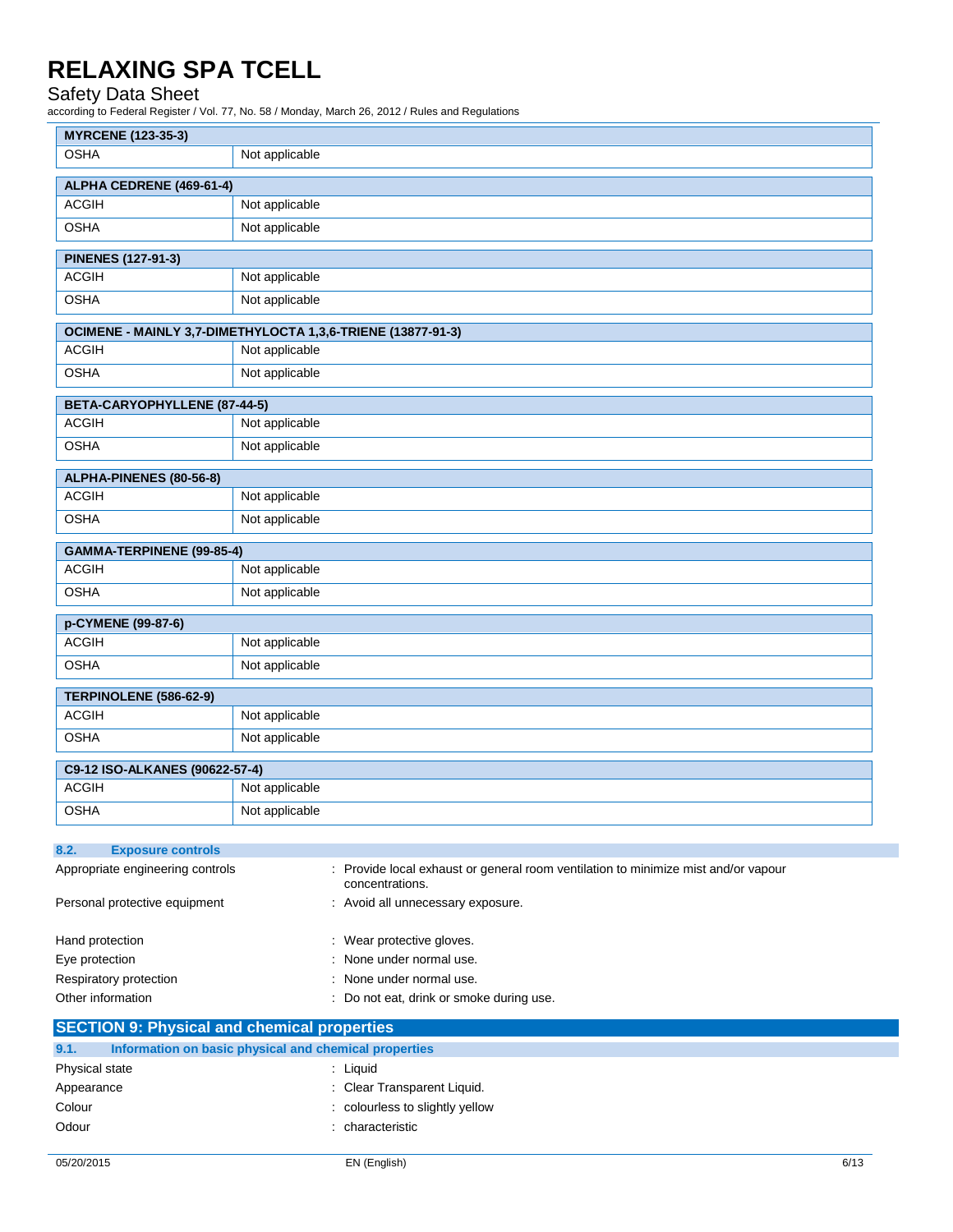#### Safety Data Sheet

according to Federal Register / Vol. 77, No. 58 / Monday, March 26, 2012 / Rules and Regulations

| Odour threshold                            | No data available        |
|--------------------------------------------|--------------------------|
| рH                                         | No data available        |
| Relative evaporation rate (butylacetate=1) | No data available        |
| Melting point                              | No data available        |
| Freezing point                             | No data available        |
| Boiling point                              | No data available        |
| Flash point                                | 60 °C                    |
| Auto-ignition temperature                  | No data available        |
| Decomposition temperature                  | No data available        |
| Flammability (solid, gas)                  | No data available        |
| Vapour pressure                            | No data available        |
| Relative vapour density at 20 °C           | No data available        |
| Relative density                           | $0.826 - 0.83$           |
| Solubility                                 | No data available        |
| Log Pow                                    | No data available        |
| Log Kow                                    | No data available        |
| Viscosity, kinematic                       | $< 7$ mm <sup>2</sup> /s |
| Viscosity, dynamic                         | No data available        |
| Explosive properties                       | No data available        |
| Oxidising properties                       | No data available        |
| <b>Explosive limits</b>                    | No data available        |
|                                            |                          |

**9.2. Other information**

No additional information available

|                  | <b>SECTION 10: Stability and reactivity</b>                                                                                                                                                                                                                                                                                                                                          |  |  |
|------------------|--------------------------------------------------------------------------------------------------------------------------------------------------------------------------------------------------------------------------------------------------------------------------------------------------------------------------------------------------------------------------------------|--|--|
| 10.1.            | <b>Reactivity</b>                                                                                                                                                                                                                                                                                                                                                                    |  |  |
|                  | Stable under normal conditions of use.                                                                                                                                                                                                                                                                                                                                               |  |  |
| 10.2.            | <b>Chemical stability</b>                                                                                                                                                                                                                                                                                                                                                            |  |  |
|                  | May form flammable/explosive vapour-air mixture.                                                                                                                                                                                                                                                                                                                                     |  |  |
| 10.3.            | <b>Possibility of hazardous reactions</b>                                                                                                                                                                                                                                                                                                                                            |  |  |
| Not established. |                                                                                                                                                                                                                                                                                                                                                                                      |  |  |
| 10.4.            | <b>Conditions to avoid</b>                                                                                                                                                                                                                                                                                                                                                           |  |  |
|                  | Direct sunlight. Extremely high or low temperatures.                                                                                                                                                                                                                                                                                                                                 |  |  |
| 10.5.            | <b>Incompatible materials</b>                                                                                                                                                                                                                                                                                                                                                        |  |  |
|                  | Strong acids. Strong bases. Oxidizing agent.                                                                                                                                                                                                                                                                                                                                         |  |  |
| 10.6.            | <b>Hazardous decomposition products</b>                                                                                                                                                                                                                                                                                                                                              |  |  |
|                  | fume. Carbon monoxide. Carbon dioxide. Organic compounds. May release flammable gases.                                                                                                                                                                                                                                                                                               |  |  |
|                  | $\overline{O}$ $\overline{O}$ $\overline{O}$ $\overline{O}$ $\overline{O}$ $\overline{O}$ $\overline{O}$ $\overline{O}$ $\overline{O}$ $\overline{O}$ $\overline{O}$ $\overline{O}$ $\overline{O}$ $\overline{O}$ $\overline{O}$ $\overline{O}$ $\overline{O}$ $\overline{O}$ $\overline{O}$ $\overline{O}$ $\overline{O}$ $\overline{O}$ $\overline{O}$ $\overline{O}$ $\overline{$ |  |  |

|       | <b>SECTION 11: Toxicological information</b> |  |  |  |  |
|-------|----------------------------------------------|--|--|--|--|
| 11.1. | Information on toxicological effects         |  |  |  |  |

Acute toxicity **in the case of the contract of the contract of the contract of the contract of the contract of the contract of the contract of the contract of the contract of the contract of the contract of the contract of** 

| 2-(4-tert-butylbenzyl)propionaldehyde (Lilial) (80-54-6) |                           |  |
|----------------------------------------------------------|---------------------------|--|
| LD50 oral rat                                            | 1390 mg/kg                |  |
| ATE US (oral)                                            | 1390,000 mg/kg bodyweight |  |
|                                                          |                           |  |
| 2,4-DIMETHYL-3-CYCLOHEXENE CARBOXALDEHYDE (68039-49-6)   |                           |  |
| LD50 oral rat                                            | 4000 mg/kg                |  |
| ATE US (oral)                                            | 4000,000 mg/kg bodyweight |  |
| ALLYL CYCLOHEXYLOXYACETATE (68901-15-5)                  |                           |  |
| LD50 oral rat                                            | 700 mg/kg                 |  |
| ATE US (oral)                                            | 700,000 mg/kg bodyweight  |  |
|                                                          |                           |  |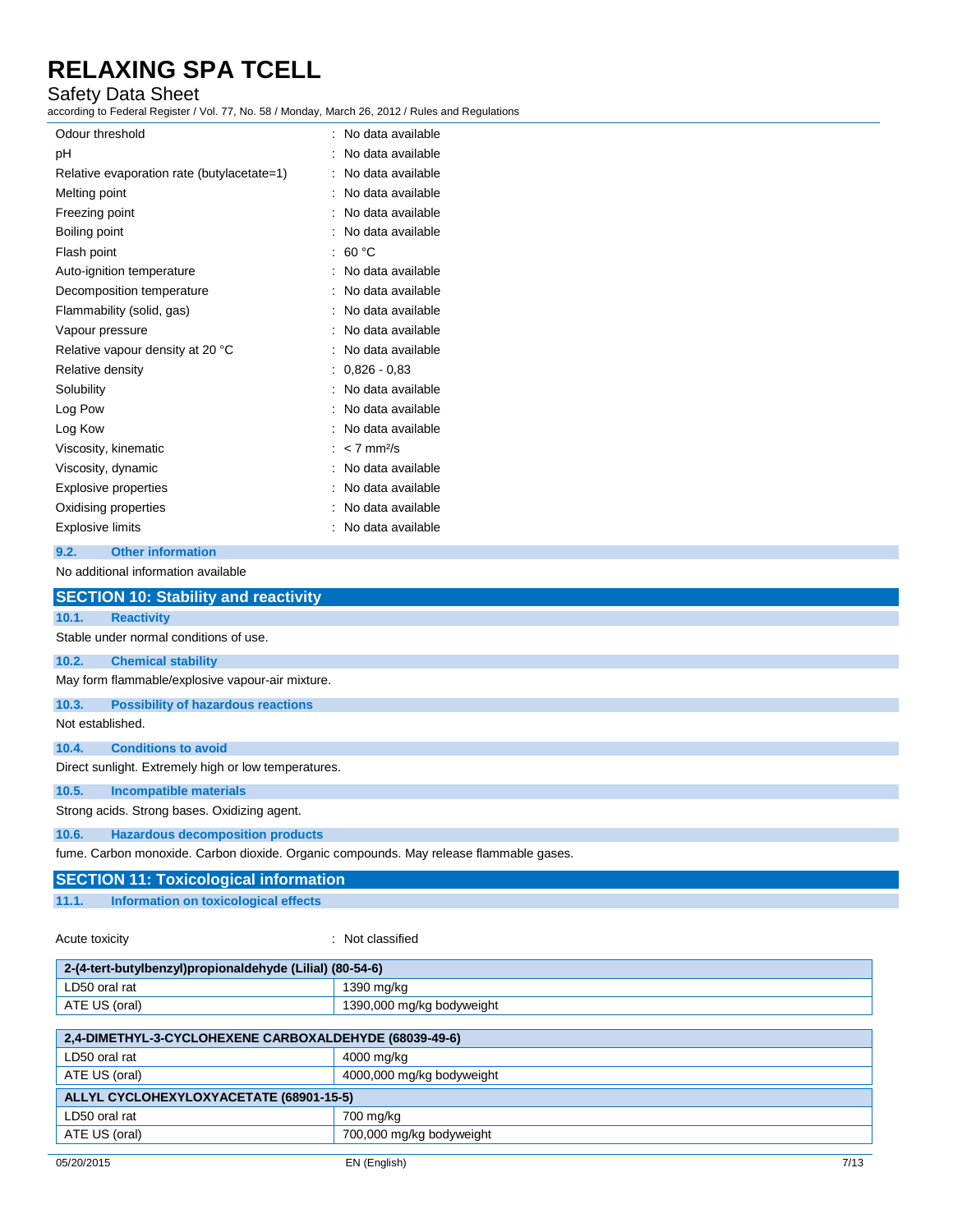#### Safety Data Sheet

according to Federal Register / Vol. 77, No. 58 / Monday, March 26, 2012 / Rules and Regulations

| <b>METHYL OCTINE CARBONATE (111-80-8)</b>                |                                                                        |  |  |
|----------------------------------------------------------|------------------------------------------------------------------------|--|--|
| ATE US (oral)                                            | 500,000 mg/kg bodyweight                                               |  |  |
|                                                          |                                                                        |  |  |
| Skin corrosion/irritation                                | : Causes skin irritation.                                              |  |  |
|                                                          |                                                                        |  |  |
| Serious eye damage/irritation                            | : Causes serious eye damage.<br>: May cause an allergic skin reaction. |  |  |
| Respiratory or skin sensitisation                        | : Not classified                                                       |  |  |
| Germ cell mutagenicity                                   |                                                                        |  |  |
| Carcinogenicity                                          | : Not classified                                                       |  |  |
|                                                          |                                                                        |  |  |
|                                                          |                                                                        |  |  |
| Reproductive toxicity                                    | : Suspected of damaging fertility or the unborn child.                 |  |  |
| Specific target organ toxicity (single exposure)         | : Not classified                                                       |  |  |
|                                                          |                                                                        |  |  |
|                                                          |                                                                        |  |  |
|                                                          |                                                                        |  |  |
|                                                          |                                                                        |  |  |
| Specific target organ toxicity (repeated<br>exposure)    | : Not classified                                                       |  |  |
|                                                          |                                                                        |  |  |
|                                                          |                                                                        |  |  |
|                                                          |                                                                        |  |  |
| Aspiration hazard                                        | : May be fatal if swallowed and enters airways.                        |  |  |
| Symptoms/injuries after skin contact                     | : Causes skin irritation. May cause an allergic skin reaction.         |  |  |
| Symptoms/injuries after eye contact                      | : Causes serious eye damage.                                           |  |  |
| Symptoms/injuries after ingestion                        | : May be fatal if swallowed and enters airways.                        |  |  |
| <b>SECTION 12: Ecological information</b>                |                                                                        |  |  |
| 12.1.<br><b>Toxicity</b>                                 |                                                                        |  |  |
| Ecology - water                                          | : Toxic to aquatic life with long lasting effects.                     |  |  |
|                                                          |                                                                        |  |  |
| 2-(4-tert-butylbenzyl)propionaldehyde (Lilial) (80-54-6) |                                                                        |  |  |
| LC50 fish 1                                              | $2,2$ mg/l                                                             |  |  |
| EC50 other aquatic organisms 2                           | 10,7 mg/l IC50 algea (72 h) mg/l                                       |  |  |

| <b>ALPHA-PINENES (80-56-8)</b> |                                  |  |
|--------------------------------|----------------------------------|--|
| LC50 fish 1                    | $0,28 \text{ ma/l}$              |  |
| EC50 other aquatic organisms 2 | 1,44 mg/l IC50 algea (72 h) mg/l |  |

| 12.2. | <b>Persistence and degradability</b> |                                                          |  |  |  |
|-------|--------------------------------------|----------------------------------------------------------|--|--|--|
|       | RELAXING SPA TCELL                   |                                                          |  |  |  |
|       | Persistence and degradability        | 'May cause long-term adverse effects in the environment. |  |  |  |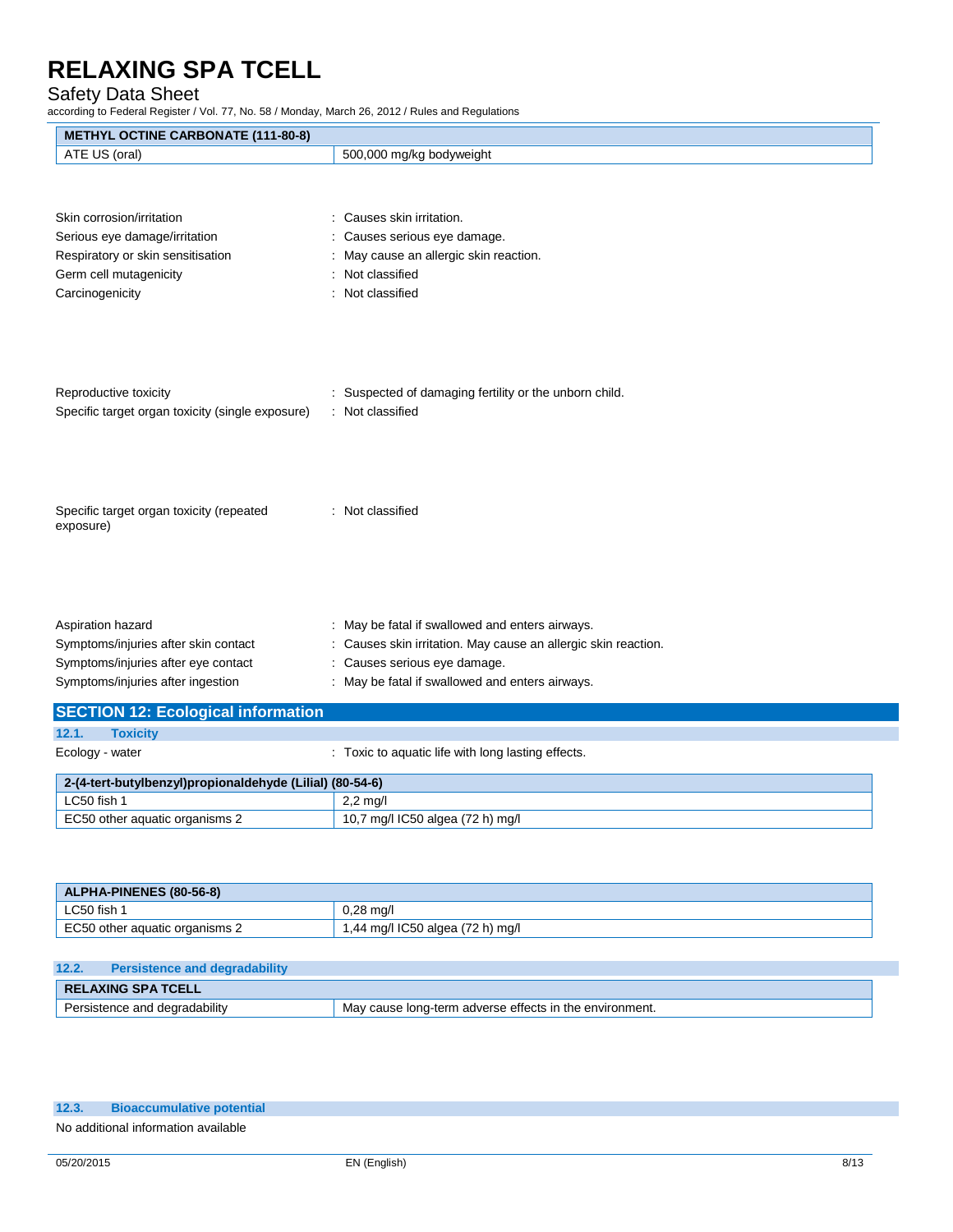Safety Data Sheet

according to Federal Register / Vol. 77, No. 58 / Monday, March 26, 2012 / Rules and Regulations

| 12.4. | <b>Mobility in soil</b>             |
|-------|-------------------------------------|
|       | No additional information available |
|       |                                     |
|       |                                     |
|       |                                     |
|       |                                     |

|       | <b>SECTION 13: Disposal considerations</b> |                                                      |  |
|-------|--------------------------------------------|------------------------------------------------------|--|
|       | Effect on the global warming               | : No known ecological damage caused by this product. |  |
|       | Effect on ozone layer                      |                                                      |  |
| 12.5. | <b>Other adverse effects</b>               |                                                      |  |

| 13.1.<br>Waste treatment methods |                                                                                                                                                                                     |
|----------------------------------|-------------------------------------------------------------------------------------------------------------------------------------------------------------------------------------|
| Waste disposal recommendations   | : Dispose in a safe manner in accordance with local/national regulations.                                                                                                           |
| Additional information           | Empty containers should be taken for recycling, recovery or waste in accordance with local<br>regulation. Handle empty containers with care because residual vapours are flammable. |
| Ecology - waste materials        | : Avoid release to the environment. Hazardous waste due to toxicity.                                                                                                                |

### **SECTION 14: Transport information**

| In accordance with DOT                                                     |                                                                                                                                                                                                                                                                                                                                                                                                                                                                                                                                                                                                                                                                                                                                                                                                                                                                                                                                                                                                                                                                                                                   |
|----------------------------------------------------------------------------|-------------------------------------------------------------------------------------------------------------------------------------------------------------------------------------------------------------------------------------------------------------------------------------------------------------------------------------------------------------------------------------------------------------------------------------------------------------------------------------------------------------------------------------------------------------------------------------------------------------------------------------------------------------------------------------------------------------------------------------------------------------------------------------------------------------------------------------------------------------------------------------------------------------------------------------------------------------------------------------------------------------------------------------------------------------------------------------------------------------------|
| Transport document description                                             | : UN1169 Extracts, aromatic, liquid, 3, III                                                                                                                                                                                                                                                                                                                                                                                                                                                                                                                                                                                                                                                                                                                                                                                                                                                                                                                                                                                                                                                                       |
| UN-No.(DOT)                                                                | : UN1169                                                                                                                                                                                                                                                                                                                                                                                                                                                                                                                                                                                                                                                                                                                                                                                                                                                                                                                                                                                                                                                                                                          |
| Proper Shipping Name (DOT)                                                 | Extracts, aromatic, liquid                                                                                                                                                                                                                                                                                                                                                                                                                                                                                                                                                                                                                                                                                                                                                                                                                                                                                                                                                                                                                                                                                        |
| Transport hazard class(es) (DOT)                                           | : 3 - Class 3 - Flammable and combustible liquid 49 CFR 173.120                                                                                                                                                                                                                                                                                                                                                                                                                                                                                                                                                                                                                                                                                                                                                                                                                                                                                                                                                                                                                                                   |
| Hazard labels (DOT)                                                        | : 3 - Flammable liquid                                                                                                                                                                                                                                                                                                                                                                                                                                                                                                                                                                                                                                                                                                                                                                                                                                                                                                                                                                                                                                                                                            |
|                                                                            |                                                                                                                                                                                                                                                                                                                                                                                                                                                                                                                                                                                                                                                                                                                                                                                                                                                                                                                                                                                                                                                                                                                   |
| Packing group (DOT)                                                        | : III - Minor Danger                                                                                                                                                                                                                                                                                                                                                                                                                                                                                                                                                                                                                                                                                                                                                                                                                                                                                                                                                                                                                                                                                              |
| DOT Special Provisions (49 CFR 172.102)                                    | : B1 - If the material has a flash point at or above 38 C (100 F) and below 93 C (200 F), then the<br>bulk packaging requirements of 173.241 of this subchapter are applicable. If the material has a<br>flash point of less than 38 C (100 F), then the bulk packaging requirements of 173.242 of this<br>subchapter are applicable.<br>IB3 - Authorized IBCs: Metal (31A, 31B and 31N); Rigid plastics (31H1 and 31H2); Composite<br>(31HZ1 and 31HA2, 31HB2, 31HN2, 31HD2 and 31HH2). Additional Requirement: Only liquids<br>with a vapor pressure less than or equal to 110 kPa at 50 C (1.1 bar at 122 F), or 130 kPa at 55<br>C (1.3 bar at 131 F) are authorized, except for UN2672 (also see Special Provision IP8 in Table<br>2 for UN2672).<br>T2 - 1.5 178.274(d)(2) Normal 178.275(d)(3)<br>TP1 - The maximum degree of filling must not exceed the degree of filling determined by the<br>following: Degree of filling = $97 / (1 + a$ (tr - tf)) Where: tr is the maximum mean bulk<br>temperature during transport, and tf is the temperature in degrees celsius of the liquid during<br>filling. |
| DOT Packaging Exceptions (49 CFR 173.xxx)                                  | : 150                                                                                                                                                                                                                                                                                                                                                                                                                                                                                                                                                                                                                                                                                                                                                                                                                                                                                                                                                                                                                                                                                                             |
| DOT Packaging Non Bulk (49 CFR 173.xxx)                                    | : 203                                                                                                                                                                                                                                                                                                                                                                                                                                                                                                                                                                                                                                                                                                                                                                                                                                                                                                                                                                                                                                                                                                             |
| DOT Packaging Bulk (49 CFR 173.xxx)                                        | : 242                                                                                                                                                                                                                                                                                                                                                                                                                                                                                                                                                                                                                                                                                                                                                                                                                                                                                                                                                                                                                                                                                                             |
| DOT Quantity Limitations Passenger aircraft/rail : 60 L<br>(49 CFR 173.27) |                                                                                                                                                                                                                                                                                                                                                                                                                                                                                                                                                                                                                                                                                                                                                                                                                                                                                                                                                                                                                                                                                                                   |
| DOT Quantity Limitations Cargo aircraft only (49 : 220 L<br>CFR 175.75)    |                                                                                                                                                                                                                                                                                                                                                                                                                                                                                                                                                                                                                                                                                                                                                                                                                                                                                                                                                                                                                                                                                                                   |
| DOT Vessel Stowage Location                                                | : A - The material may be stowed "on deck" or "under deck" on a cargo vessel and on a<br>passenger vessel.                                                                                                                                                                                                                                                                                                                                                                                                                                                                                                                                                                                                                                                                                                                                                                                                                                                                                                                                                                                                        |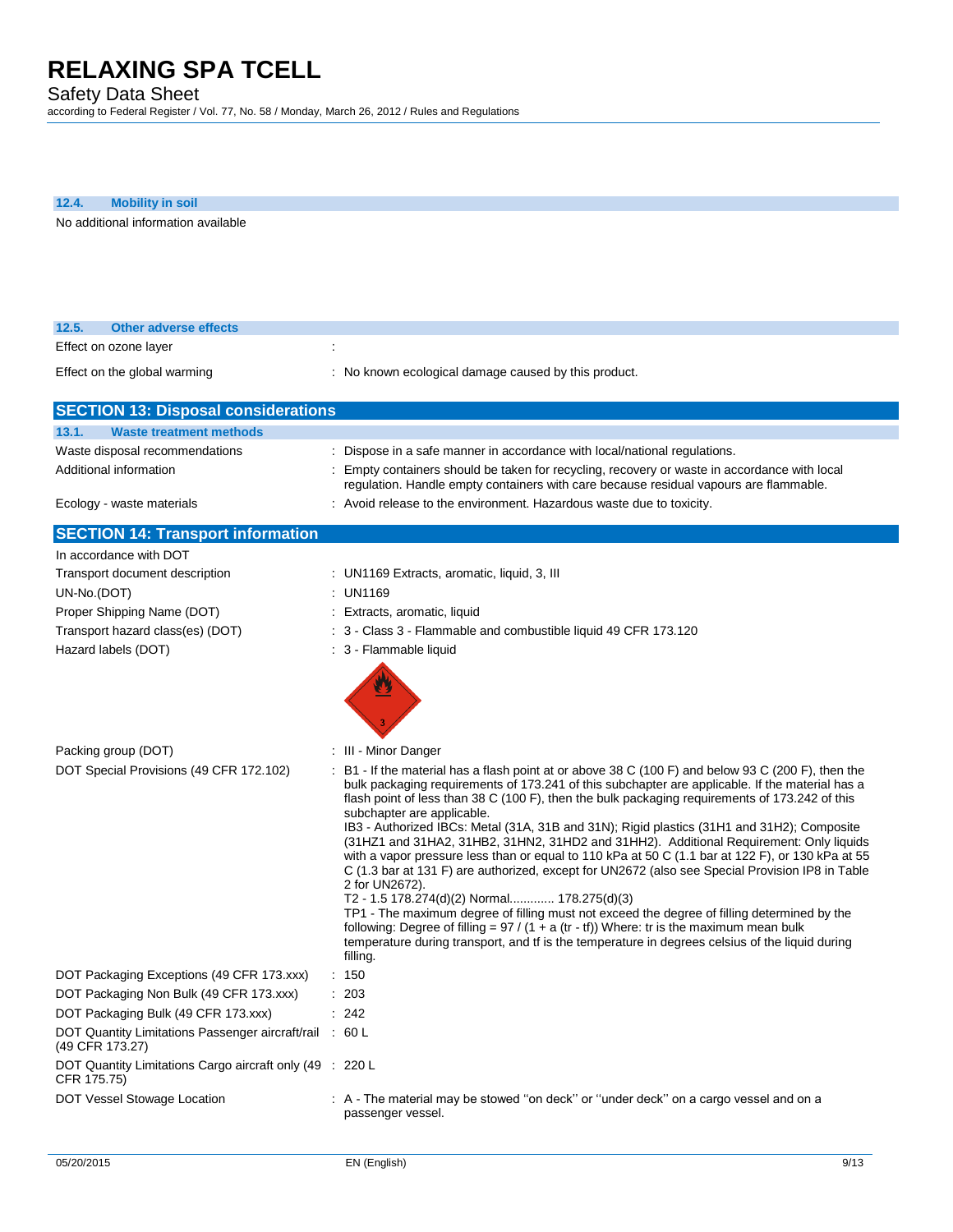Safety Data Sheet

| <b>Additional information</b>                                                                                                 |                                                     |  |  |  |
|-------------------------------------------------------------------------------------------------------------------------------|-----------------------------------------------------|--|--|--|
| Other information                                                                                                             | : No supplementary information available.           |  |  |  |
| <b>ADR</b>                                                                                                                    |                                                     |  |  |  |
| Transport document description                                                                                                | : UN 1169 EXTRACTS, AROMATIC, LIQUID, 3, III, (D/E) |  |  |  |
| Packing group (ADR)                                                                                                           | : III                                               |  |  |  |
| Class (ADR)                                                                                                                   | 3 - Flammable liquid                                |  |  |  |
| Hazard identification number (Kemler No.)                                                                                     | $\therefore$ 30                                     |  |  |  |
| Classification code (ADR)                                                                                                     | $E$ F1                                              |  |  |  |
| Danger labels (ADR)                                                                                                           | : 3 - Flammable liquids                             |  |  |  |
| Orange plates                                                                                                                 | 30<br>169                                           |  |  |  |
| Tunnel restriction code (ADR)                                                                                                 | $\therefore$ D/E                                    |  |  |  |
| LQ                                                                                                                            | 5 <sub>l</sub>                                      |  |  |  |
| Excepted quantities (ADR)                                                                                                     | $\therefore$ E1                                     |  |  |  |
| <b>Transport by sea</b>                                                                                                       |                                                     |  |  |  |
| UN-No. (IMDG)                                                                                                                 | : 1169                                              |  |  |  |
| Proper Shipping Name (IMDG)                                                                                                   | EXTRACTS, AROMATIC, LIQUID                          |  |  |  |
| Class (IMDG)                                                                                                                  | 3 - Flammable liquids                               |  |  |  |
| Packing group (IMDG)                                                                                                          | : III - substances presenting low danger            |  |  |  |
|                                                                                                                               |                                                     |  |  |  |
| <b>Air transport</b><br>UN-No. (IATA)                                                                                         | : 1169                                              |  |  |  |
| Proper Shipping Name (IATA)                                                                                                   | Extracts, aromatic, liquid                          |  |  |  |
| Class (IATA)                                                                                                                  | 3 - Flammable Liquids                               |  |  |  |
| Packing group (IATA)                                                                                                          | : II - Medium Danger                                |  |  |  |
|                                                                                                                               |                                                     |  |  |  |
| <b>SECTION 15: Regulatory information</b>                                                                                     |                                                     |  |  |  |
| 15.1. US Federal regulations                                                                                                  |                                                     |  |  |  |
| 2,6-DIMETHYL-7-OCTEN-2-OL (18479-58-8)                                                                                        |                                                     |  |  |  |
| Not listed on the United States SARA Section 313<br>Listed on the United States TSCA (Toxic Substances Control Act) inventory |                                                     |  |  |  |
| 2-(4-tert-butylbenzyl)propionaldehyde (Lilial) (80-54-6)                                                                      |                                                     |  |  |  |
| Not listed on the United States SARA Section 313<br>Listed on the United States TSCA (Toxic Substances Control Act) inventory |                                                     |  |  |  |
| <b>GERANIOL (106-24-1)</b>                                                                                                    |                                                     |  |  |  |
| Listed on the United States TSCA (Toxic Substances Control Act) inventory<br>Not listed on the United States SARA Section 313 |                                                     |  |  |  |
| <b>LIMONENE (5989-27-5)</b>                                                                                                   |                                                     |  |  |  |
| Not listed on the United States SARA Section 313<br>Listed on the United States TSCA (Toxic Substances Control Act) inventory |                                                     |  |  |  |
|                                                                                                                               |                                                     |  |  |  |

**3-Methyl-4-(2,6,6-trimethyl-2-cyclohexen-1-yl)-3-buten-2-one (127-51-5)**

Not listed on the United States SARA Section 313 Listed on the United States TSCA (Toxic Substances Control Act) inventory

### **2,4-DIMETHYL-3-CYCLOHEXENE CARBOXALDEHYDE (68039-49-6)**

### Not listed on the United States SARA Section 313

Listed on the United States TSCA (Toxic Substances Control Act) inventory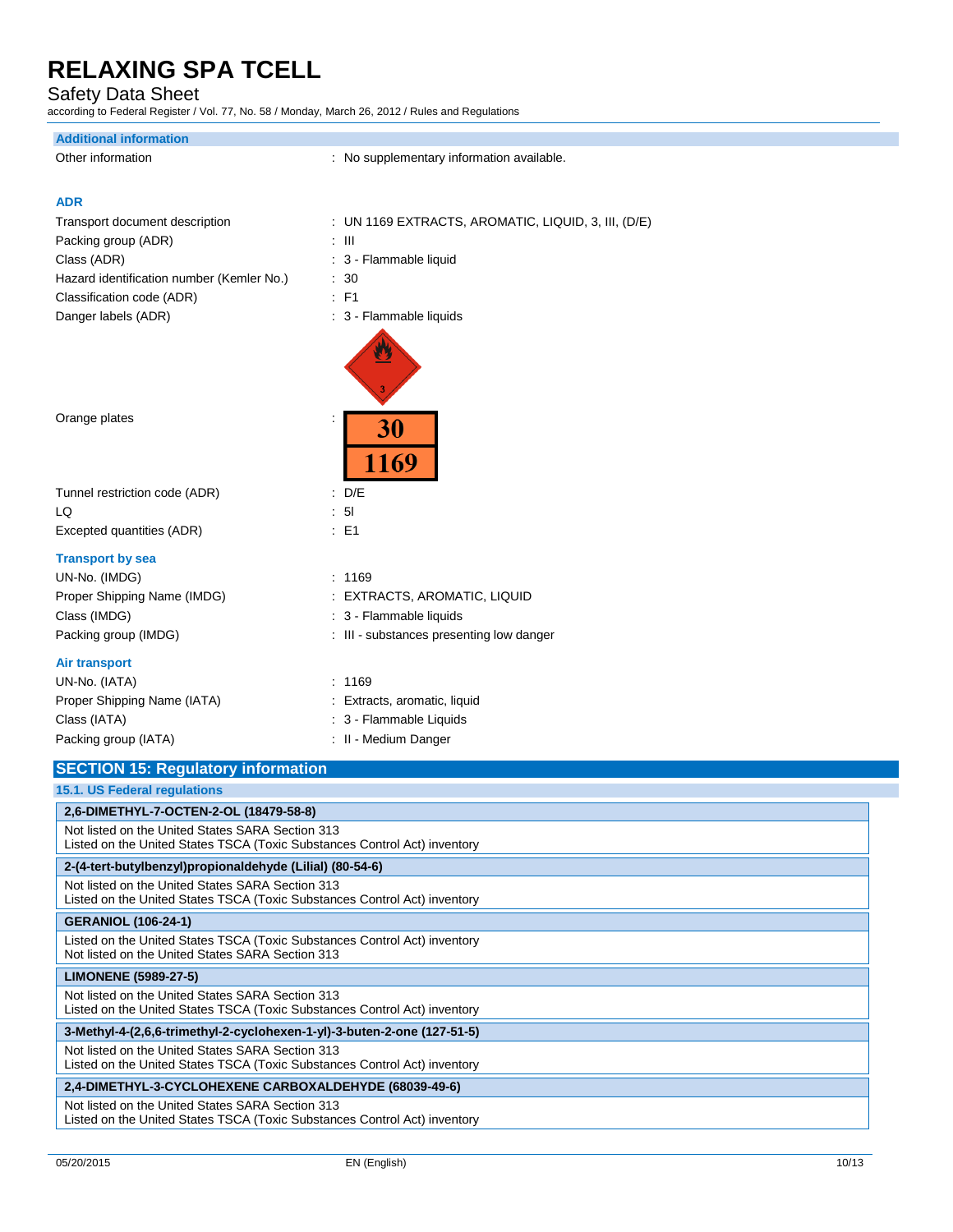#### Safety Data Sheet

according to Federal Register / Vol. 77, No. 58 / Monday, March 26, 2012 / Rules and Regulations

| ALLYL CYCLOHEXYLOXYACETATE (68901-15-5)                                                                                           |  |  |  |
|-----------------------------------------------------------------------------------------------------------------------------------|--|--|--|
| Not listed on the United States SARA Section 313<br>Listed on the United States TSCA (Toxic Substances Control Act) inventory     |  |  |  |
| METHOXYHYDRATROPALDEHYDE (5462-06-6)                                                                                              |  |  |  |
| Not listed on the United States SARA Section 313<br>Listed on the United States TSCA (Toxic Substances Control Act) inventory     |  |  |  |
| <b>METHYL OCTINE CARBONATE (111-80-8)</b>                                                                                         |  |  |  |
| Not listed on the United States SARA Section 313<br>Listed on the United States TSCA (Toxic Substances Control Act) inventory     |  |  |  |
| DELTA-DAMASCONE (57378-68-4)                                                                                                      |  |  |  |
| Not listed on the United States SARA Section 313<br>Listed on the United States TSCA (Toxic Substances Control Act) inventory     |  |  |  |
| ISOBUTENYL METHYLTETRAHYDROPYRAN (16409-43-1)                                                                                     |  |  |  |
| Not listed on the United States SARA Section 313<br>Listed on the United States TSCA (Toxic Substances Control Act) inventory     |  |  |  |
| <b>MYRCENE (123-35-3)</b>                                                                                                         |  |  |  |
| Not listed on the United States SARA Section 313<br>Listed on the United States TSCA (Toxic Substances Control Act) inventory     |  |  |  |
| ALPHA CEDRENE (469-61-4)                                                                                                          |  |  |  |
| Not listed on the United States SARA Section 313<br>Listed on the United States TSCA (Toxic Substances Control Act) inventory     |  |  |  |
| <b>PINENES (127-91-3)</b>                                                                                                         |  |  |  |
| Not listed on the United States SARA Section 313<br>Listed on the United States TSCA (Toxic Substances Control Act) inventory     |  |  |  |
| OCIMENE - MAINLY 3,7-DIMETHYLOCTA 1,3,6-TRIENE (13877-91-3)                                                                       |  |  |  |
| Not listed on the United States SARA Section 313<br>Listed on the United States TSCA (Toxic Substances Control Act) inventory     |  |  |  |
| BETA-CARYOPHYLLENE (87-44-5)                                                                                                      |  |  |  |
| Not listed on the United States SARA Section 313<br>Listed on the United States TSCA (Toxic Substances Control Act) inventory     |  |  |  |
| ALPHA-PINENES (80-56-8)                                                                                                           |  |  |  |
| Not listed on the United States SARA Section 313<br>Listed on the United States TSCA (Toxic Substances Control Act) inventory     |  |  |  |
| GAMMA-TERPINENE (99-85-4)                                                                                                         |  |  |  |
| Not listed on the United States SARA Section 313<br>Listed on the United States TSCA (Toxic Substances Control Act) inventory     |  |  |  |
| p-CYMENE (99-87-6)                                                                                                                |  |  |  |
| Not listed on the United States SARA Section 313<br>Listed on the United States TSCA (Toxic Substances Control Act) inventory     |  |  |  |
| TERPINOLENE (586-62-9)                                                                                                            |  |  |  |
| Not listed on the United States SARA Section 313<br>Listed on the United States TSCA (Toxic Substances Control Act) inventory     |  |  |  |
| C9-12 ISO-ALKANES (90622-57-4)                                                                                                    |  |  |  |
| Not listed on the United States SARA Section 313<br>Not listed on the United States TSCA (Toxic Substances Control Act) inventory |  |  |  |

#### **15.2. International regulations**

### **CANADA**

No additional information available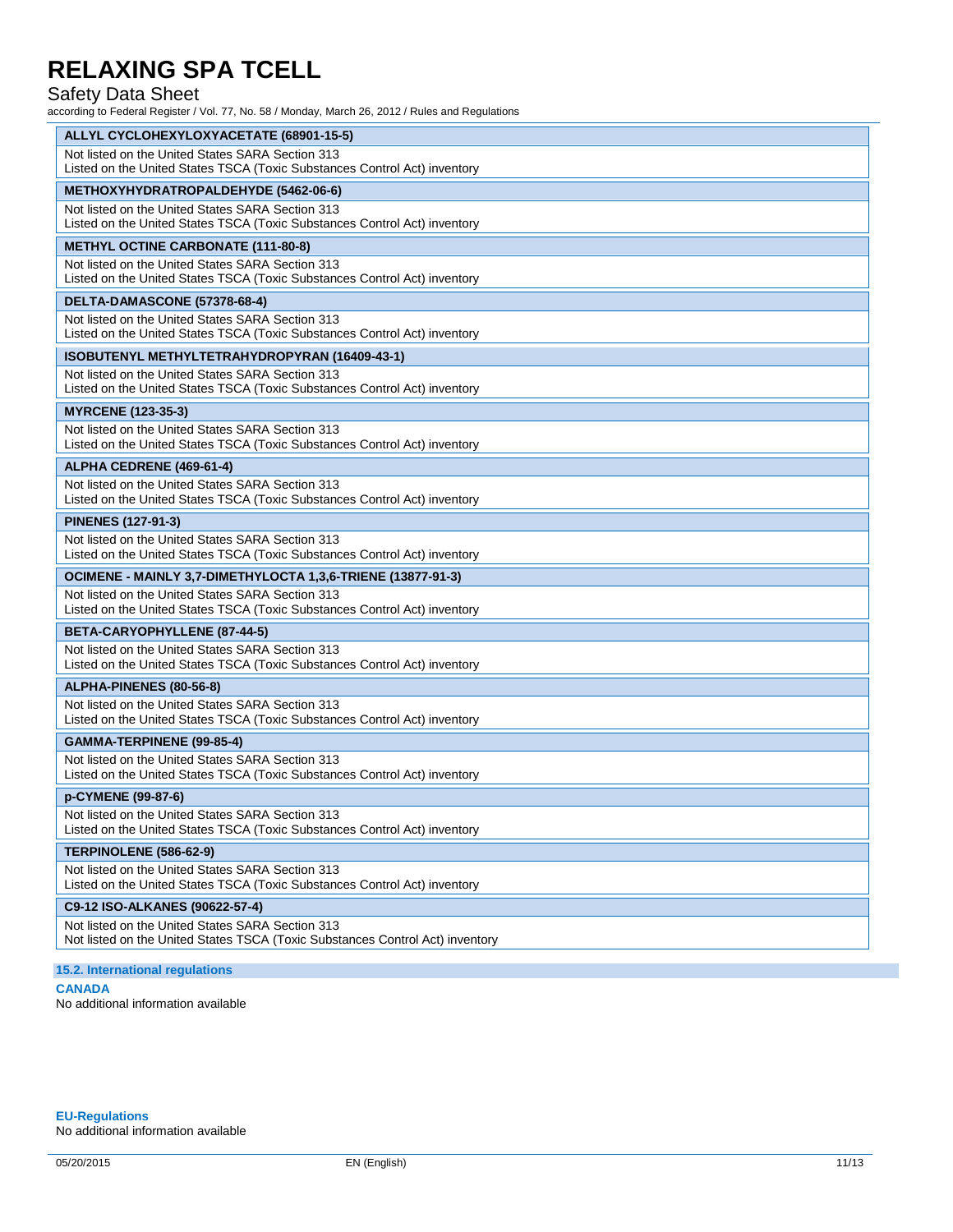Safety Data Sheet according to Federal Register / Vol. 77, No. 58 / Monday, March 26, 2012 / Rules and Regulations

## **Classification according to Regulation (EC) No. 1272/2008 [CLP]**

Flam. Liq. 3 H226 Skin Irrit. 2 H315<br>Eye Dam. 1 H318 Eye Dam. 1 H318 Skin Sens. 1 Repr. 2 H361 Asp. Tox.  $1$ Aquatic Chronic 2 H411 Full text of H-phrases: see section 16

**Classification according to Directive 67/548/EEC [DSD] or 1999/45/EC [DPD]**

**15.2.2. National regulations**

**15.3. US State regulations**

| ALPHA-PINENES (80-56-8)                         |                                                                                                                                                                                                                                                                                                                                                                                                                                                                                                                                                                                                                                                                                                                                                                                                                                                                                                                                                                                                                                      |  |  |
|-------------------------------------------------|--------------------------------------------------------------------------------------------------------------------------------------------------------------------------------------------------------------------------------------------------------------------------------------------------------------------------------------------------------------------------------------------------------------------------------------------------------------------------------------------------------------------------------------------------------------------------------------------------------------------------------------------------------------------------------------------------------------------------------------------------------------------------------------------------------------------------------------------------------------------------------------------------------------------------------------------------------------------------------------------------------------------------------------|--|--|
| U.S. - New York - RTK list Hazardous Substances |                                                                                                                                                                                                                                                                                                                                                                                                                                                                                                                                                                                                                                                                                                                                                                                                                                                                                                                                                                                                                                      |  |  |
|                                                 |                                                                                                                                                                                                                                                                                                                                                                                                                                                                                                                                                                                                                                                                                                                                                                                                                                                                                                                                                                                                                                      |  |  |
| TERPINOLENE (586-62-9)                          |                                                                                                                                                                                                                                                                                                                                                                                                                                                                                                                                                                                                                                                                                                                                                                                                                                                                                                                                                                                                                                      |  |  |
| U.S. - New York - RTK list Hazardous Substances |                                                                                                                                                                                                                                                                                                                                                                                                                                                                                                                                                                                                                                                                                                                                                                                                                                                                                                                                                                                                                                      |  |  |
|                                                 |                                                                                                                                                                                                                                                                                                                                                                                                                                                                                                                                                                                                                                                                                                                                                                                                                                                                                                                                                                                                                                      |  |  |
| <b>SECTION 16: Other information</b>            |                                                                                                                                                                                                                                                                                                                                                                                                                                                                                                                                                                                                                                                                                                                                                                                                                                                                                                                                                                                                                                      |  |  |
| Data sources                                    | : REGULATION (EC) No 1272/2008 OF THE EUROPEAN PARLIAMENT AND OF THE<br>COUNCIL of 16 December 2008 on classification, labelling and packaging of substances and<br>mixtures, amending and repealing Directives 67/548/EEC and 1999/45/EC, and amending<br>Regulation (EC) No 1907/2006.                                                                                                                                                                                                                                                                                                                                                                                                                                                                                                                                                                                                                                                                                                                                             |  |  |
| Other information                               | : REACH Disclaimer:<br>This information is based on current knowledge. Consistency of data in the SDS with CSR is<br>considered, as far as the information is available at the time of compilation (cfr Revision date<br>and Version number). DISCLAIMER OF LIABILITY The information in this SDS was obtained<br>from sources which we believe are reliable. However, the information is provided without any<br>warranty, express or implied, regarding its correctness. The conditions or methods of handling,<br>storage, use or disposal of the product are beyond our control and may be beyond our<br>knowledge. For this and other reasons, we do not assume responsibility and expressly disclaim<br>liability for loss, damage or expense arising out of or in any way connected with the handling,<br>storage, use or disposal of the product. This SDS was prepared and is to be used only for this<br>product. If the product is used as a component in another product, this SDS information may<br>not be applicable. |  |  |